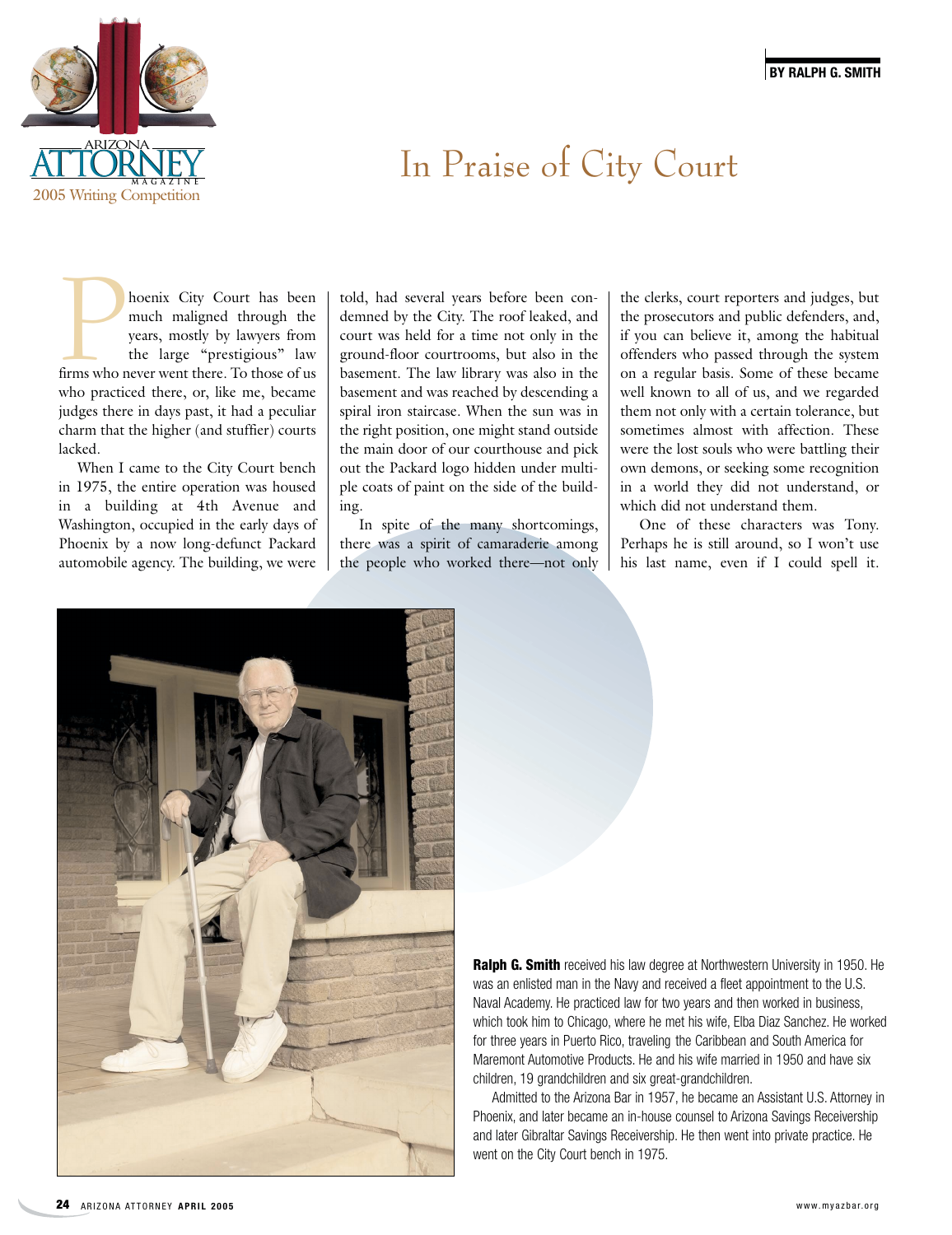Anyway, he was a frequent transvestite who sometimes went by the name of Stefanie Powers, or something similar.

All the policemen knew Tony and apparently picked him up and booked him when they had nothing better to do. He was basically harmless, and became so friendly with the court personnel that he used his "feminine" talents to bake cookies, which he presented to the ladies at the front desk. I never sampled these offerings, since I didn't know if Tony may have laced them with some unusual herbal ingredients.

One of my encounters with Tony as a defendant occurred when he was charged with some motor vehicle violation for operating his mo-ped down Washington Street. The State did not effectively challenge Tony's *pro per* defense that he was pedaling the vehicle at the time, and not using its engine, so I turned him loose, as I recall. On that occasion, he came to court in male clothing, apparently not wishing to wrinkle his miniskirt.

Tony truly thought of himself as female, and some of his illegal activities were engaged in, he said, in his effort to get enough money to have a sex-change operation. I don't know if he ever attained his goal, but if not, I am sure he is still trying.

My most memorable experience with Tony and his trials (literally) and tribulations was when he was charged with soliciting an act of prostitution on East Van Buren. According to the police officers' testimony, Tony, in his miniskirt, was seen flagging down vehicles and engaging the drivers in some sort of salacious conversation. One of these was a pickup truck with some construction equipment in the back. Tony got into the truck, the officers followed as it went around the corner, and the driver and Tony entered a motel room. The officers then collared both Tony and the truck driver, who was amazed, chagrined and humiliated, all at the same time, when he was told that Tony was, in fact, male. He agreed to be a witness and thereby avoided being classified as a "John."

Tony knew a lot of lawyers from his many experiences in City Court, and he got one of the more flamboyant ones to represent him at trial. The defense that this gentleman came up with was "impossibility of performance"! Tony, being a male, you understand, could not perform the sexual acts commonly associated with the business of being a prostitute. This was in an era when a lot of us were unsure as to what exactly went on behind a hooker's closed doors. The State was represented by a feisty little guy known for his aggressive cross-examination.

Anyway, the case went to trial, and the State presented its star witness, the truck driver, and rested. The defense then put Tony on the stand, and he testified that, yes, he was a male, endowed with the usual male appendages, although he was taking steps to change all that. The court did not require any stricter proof of Tony's testimony in that regard.

Now came the cross-examination. The prosecutor stepped forward with a mean little smile and began to question Tony about all the various and sundry ways two men could engage in some sort of unlawful sexual activities. This was all rather interesting to some of us more naive types, and the prosecutor was really warming to his task, even though the courtroom was empty of spectators.

Then it happened. The courtroom door swung open, and in came a rather elderly woman, a schoolteacher, and her entire class of fifth-graders, who were being shown how the court system worked in Arizona.

The prosecutor's smile became a look of amazement, and defense counsel was hiding his face in his hands. Tony was the only one who seemed to be enjoying the situation, and at that point I declared a short recess while the prosecutor took our teacher aside and explained what type of case we were trying. The fifth-graders marched obediently out of the courtroom, and the trial went on. Tony was convicted, but I can't recall what his sentence was.

Tony was also an early activist for gay rights. I could never figure out if he regarded himself as actually gay, or just a woman stuck in a man's body, but at any rate he brought up the question of samesex marriage before many, if any, people had thought of it. He and his male "companion" actually got the Clerk of the Superior Court to issue a marriage license for the two of them, and then succeeded in getting Justice of the Peace John Murphy to perform a marriage ceremony.

Judge Murphy, who later became a City Court judge, was anything but a gay activist. He was a staunch Catholic who took his duties very seriously and after some research concluded that nothing in the Arizona law prohibited same-sex marriages. Of course the marriage was invalidated shortly thereafter by a higher court, probably the Superior Court, and it became a matter of judicial history. I am surprised that the story has not been retold now, years later, in the light of the actions of the Massachusetts court. If Tony is still alive, I am sure he is looking with glee at the accounts of present events.

There were many other habitués of City Court who became familiar faces. One was Jamie Jackson, who, though nominally male, habitually wore female clothing and makeup. It was always interesting to see the reaction of young men in the courtroom when Jamie was brought in by the police. Most of the men would have tried to date him if he were not in handcuffs, because he was the prettiest "girl" in the place. Poor Jamie was a gentle soul, who just didn't fit. He even used the women's rest room until someone mentioned the fact to the court administration. The female clerks and bailiffs really didn't mind, because Jamie was harmless, softspoken and friendly. We were all saddened when he reportedly died of a drug overdose.

Another character we dealt with was a gentleman who fancied himself a priest or preacher. I am not sure of his claimed denomination, but at all times he wore a Roman collar and a suit of patriotic red, white and blue. I can't recall if it was red pants with blue coat and white shirt or some other similar combination. He faded into history somewhere along the line.

And I can't forget Fonzo (I think that was his name). One day at the call of the calendar, Fonzo came zipping into the courtroom on roller skates. Fortunately